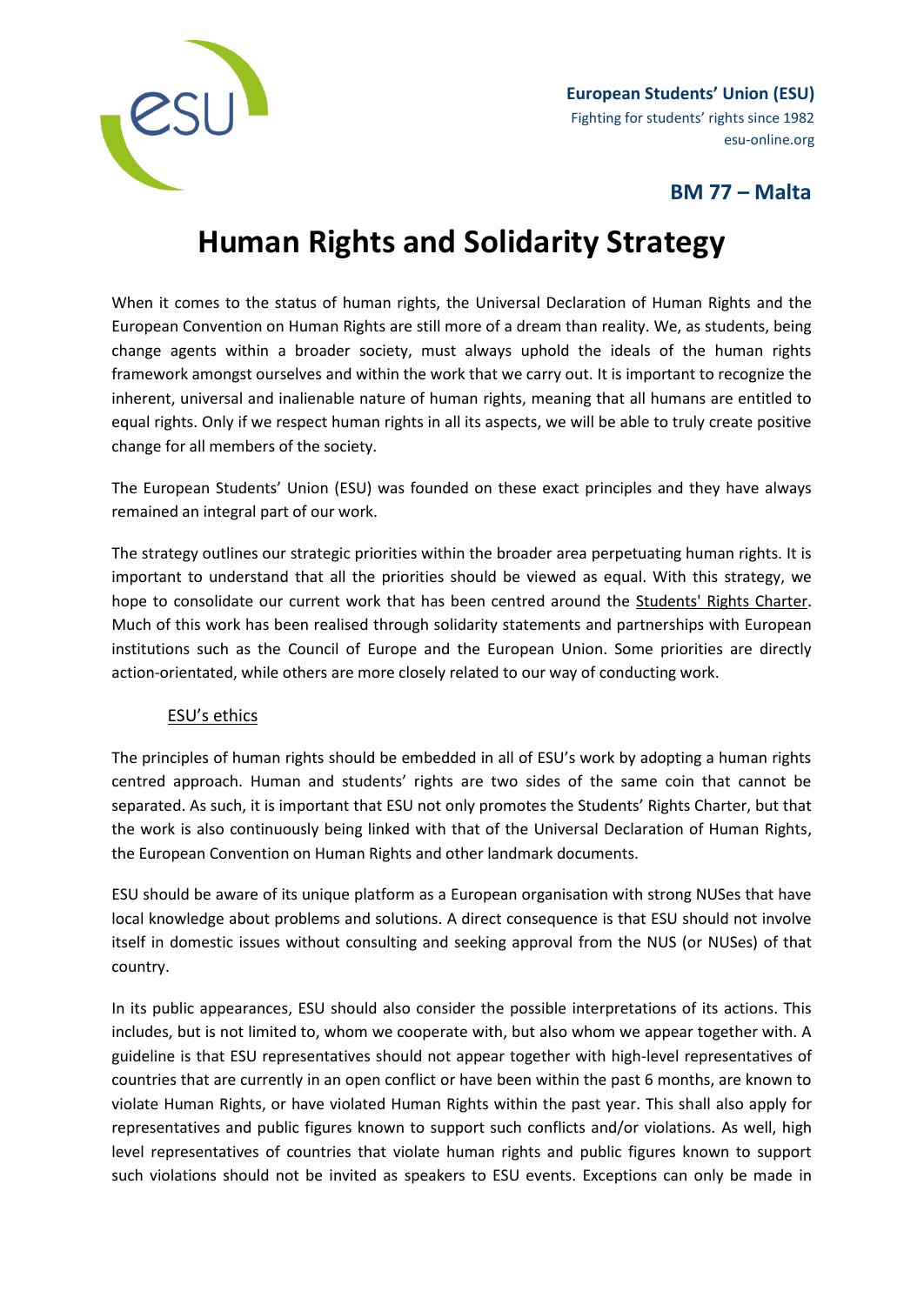cases where the Executive Committee (EC) deems it in accordance with the overall ideals and aims of the organisation and the representative has a direct connection to education-related issues. Any such decision must be made in majority by the EC and be properly documented. The EC answers to the Board for any such exceptions, and must present sufficient reasons for any exception at the next possible Board Meeting and inform the board clearly about the motivation at the moment of the decision. All participants must be provided with sufficient information to make an informed decision if they wish to attend such meetings or appear in the media with these representatives.

Some of ESU's NUSes are operating in countries with grave human rights violations, discrimination of minority groups and/or conflicts taking place on a daily basis. While it is important that these NUSes are included in ESU on equal terms and not judged based on their respective government's actions, ESU should take the following precautions when deciding whether to host statutory events in these countries. As a defining rule, every ESU event should live up to the freedom of speech and expression. This means that ESU should never be in a situation where any NUS or speaker feels restrained or being held from attending an ESU event due to their beliefs or opinions not being acceptable and safe to express. It is ESU's responsibility that all participants at events can act and speak freely within the limits of the [Code of Conduct](https://www.esu-online.org/wp-content/uploads/2015/06/Code-of-conductamended.pdf) and that the values stated within ESU's [Anti-](https://www.esu-online.org/?policy=bm75-anti-discrimination-statement)[Discrimination statement](https://www.esu-online.org/?policy=bm75-anti-discrimination-statement) are upheld. Furthermore, if there are genuine concerns for the safety of participants after the decision to host the event was taken, the EC should investigate the issue and decide if the statutory event should or should not take place in this country. The board should be informed of all the details.

The Board should be presented with a summary of the latest available UN Universal Periodic Review and any other relevant information related to human and students' rights within the proposing host country, compiled by the Human Rights & Solidarity Coordinator before deciding on any Board Meeting hosts, so as to create an informed decision-process. All unions applying to host statutory events, must present comprehensive information about the autonomy of the event and the security of the delegates, including but not limited to, how they will ensure safe access of marginalised groups and groups targeted in local conflict. The Board should also be presented with an update from the respective host country and the EC as part of the Upcoming Events point of the agenda at each Board Meeting, addressing any concerns that have previously been raised by members of the Board, with respect to human rights in the respective country. In case of hosting an ESU event in a country with human rights violations, the EC in cooperation with the hosting union, will arrange a session where such violations are discussed. This session should always take into consideration the safety of the hosting union and ensure that this is not put at risk at any point.

#### NUSes responsibilities

All NUSes that are members of ESU are also expected to uphold the ideals of human rights and students' rights in their work. In this regard, direct attacks targeted towards students' rights should be answered by the NUS, though ESU should offer its capacities. Attacks on students' rights as stipulated by the Students' Rights Charter and attacks on academic freedom are of grave concern to ESU, and something that the NUSes are expected to pay specific attention to and act upon within their countries. ESU should offer its capacities to NUSes in answering to direct attacks towards students' rights.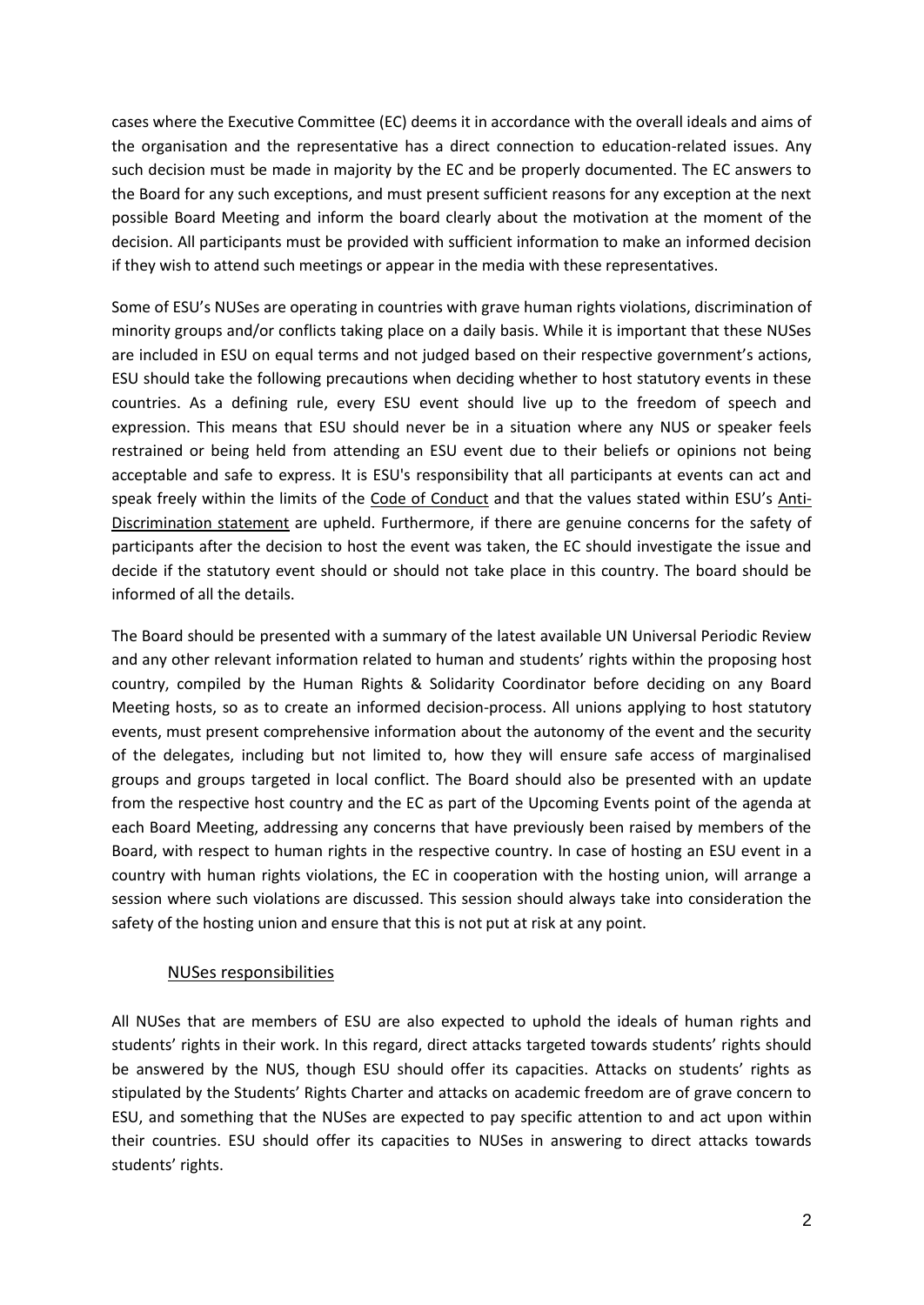It is important to stress that the membership criteria of ESU should be fulfilled by the NUS at all times. ESU, being an umbrella organisation, is only as good as its members, and because of this, we cannot accept that members do not commit to the basic membership criteria. Should an NUS be deemed not to fulfil the membership criteria anymore, the Board should react to it, so as to protect ESU's reputation and work.

Based on the principle of mutual respect between ESU and its member unions, the NUSes are expected to treat ESU's work in the area in an adequate and respectful manner. In particular we want to emphasise the use of ESU statements on human rights, which should never be amended or published within another context without prior approval from ESU. It is important to note that these statements are often a result of sensitive and respectful discussions, in order to reach a strong statement that all NUSes can attest to. Misusing ESU's statements creates mistrust to ESU and harms our solidarity work.

### Human rights capacity building

ESU should structure its human rights capacity building within four pillars: information, awareness, support, and partnership. While the fundamentals of ESU's work lays with the Universal Declaration of Human Rights, European Convention on Human Rights and other landmark documents, ESU will put the emphasis on human rights issues related to higher education, since that is our area of expertise.

ESU should inform its members and other relevant stakeholders about human rights issues. More specifically, this could often be done through building training capacities that can be requested by the NUSes. The Human Rights and Solidarity Coordinator should not only carry out this capacity, but it should also be present within the Trainers Pool. The aim of the information and training should be to empower other students to raise awareness about and react to human rights violations.

Secondly, ESU should stay updated on human rights violations, and help to raise awareness of these, in a way that fosters positive progress and protects the involved persons or organisations from further attacks.

Thirdly, ESU should continue to support those students and organisations that are in need. It should be a priority for ESU to strengthen its work within this area, so as to create stronger support tools than solidarity statements only. It is important that ESU also possesses the capabilities to support in more direct ways through advocacy and training. In this support, ESU should work together with the NUSes.

Lastly, ESU should continue to forge partnerships within the human rights area. While ESU holds a unique position being a student representative with strong support for human rights, we do still rely on support from other and larger organisations in order to achieve our goals, but more partners should be added to the list. However, it is important that the partnerships are entered with specific objectives agreed upon beforehand, so as to make the success of the partnership easier to measure.